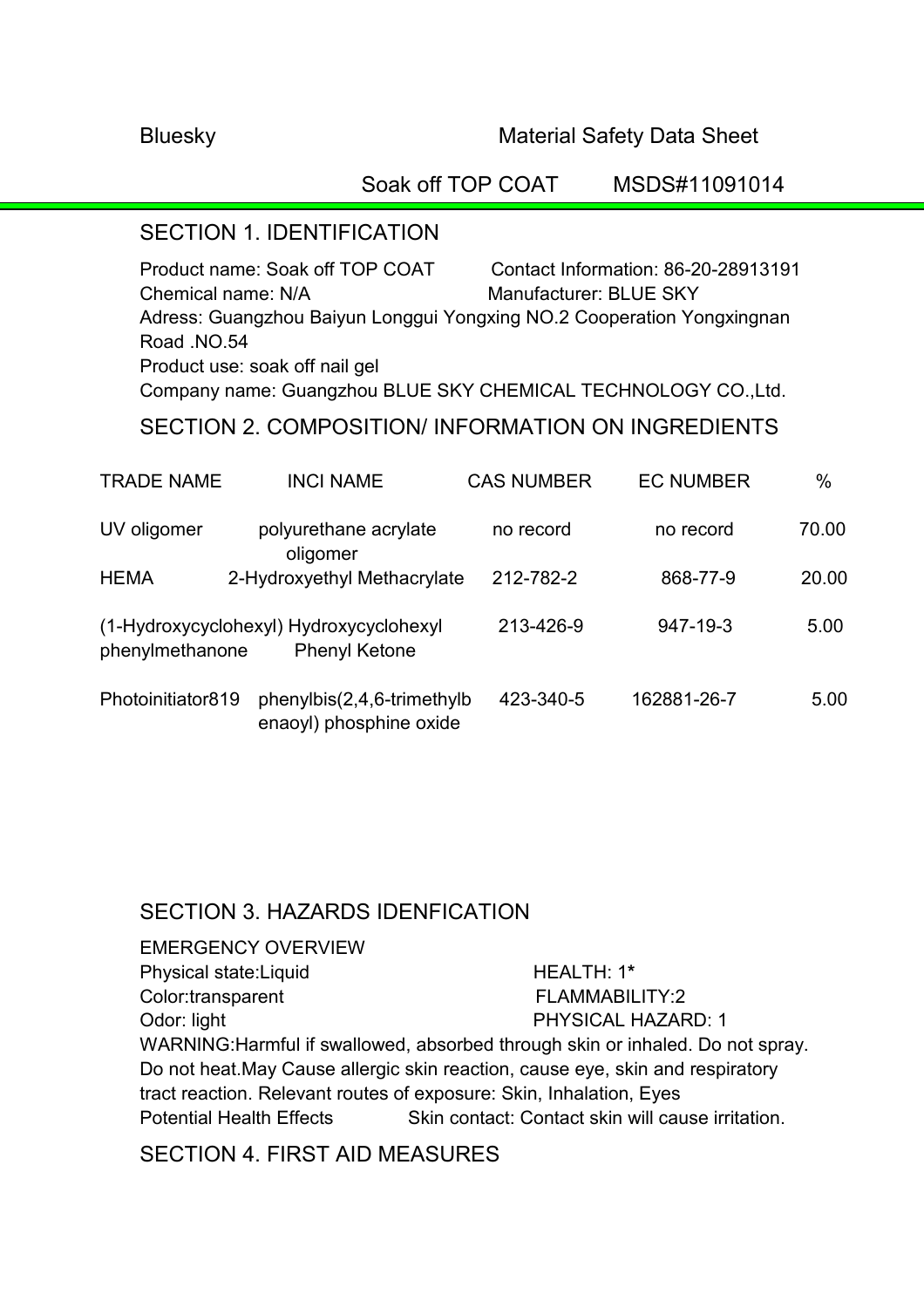Inhalation: Remove to fresh air. If symptoms develop and persist, get medical Attention.

Skin contact:Immediately flush skin with plenty of water.(using soap,if available) Remove contaminated. clothing and shoes. Wash clothing before reuse. Get medicate medical attention if symptoms.

Eye contact: Immediately flush eyes with plenty of water for at least 15 minutes. Get immediate medical attention.

Ingestion: Do not induce vomiting. Keep individual calm. Get medical attention Immediately.

# SECTION 5. FIRE-FIGHTING MEASURES

Flash point: 87°C Auto-ignition temperature: not available Flammable/Explosive limits-lower %: Not available

Flammable/Explosive limits-upper %: Not available

Extinguishing media: Foam, dry chemical or carbon dioxide.

Special fire fighting procedures: Wear self-contained breathing apparatus and full protective clothing, such as turn-out gear.

Unusual fire or explosion hazards: Uncontrolled polymerization may occur at high temperatures insulting in explosions or rupture of storage containers. Hazardous combustion products: Oxides of carbon. Oxides of nitrogen. Irritating organic vapors.

## SECTION 6. ACCIDENTAL RELEASE MEASURES

Environmental precautions: Remove sources of ignition. Prevent product from entering drains or open waters.

Clean-up methods: Refer to Section 8 "Exposure Controls / Personal Protection" prior to clean up. Soak up with inert absorbent. Store in a partly filled, closed container until disposal.

# SECTION 7. HANDLING AND STORAGE

Handling: Prevent contact with eyes, skin and clothing. Do not breathe vapor and mist Wash thoroughly after handling. Do not heat or spray. Use only with adequate ventilation.Refer to Section8. Use only in area provided with appropriate exhaust ventilation.

Storage: For safe storage, store at or below 26°C (80°F). Keep in a cool, well ventilated area away from heat, sparks and open flame. Keep container tightly closed until ready for use.Incompatible products: Refer to Section 10.

# SECTION 8. EXPOSURE CONTROLS / PERSONAL PROTECTION

Engineering controls: Local exhaust ventilation is recommended when general ventilation is not sufficient to control airborne contamination below occupational exposure limits.

Respiratory protection: Use COSHA approved respirator if there is potential to exceed exposure limit(s).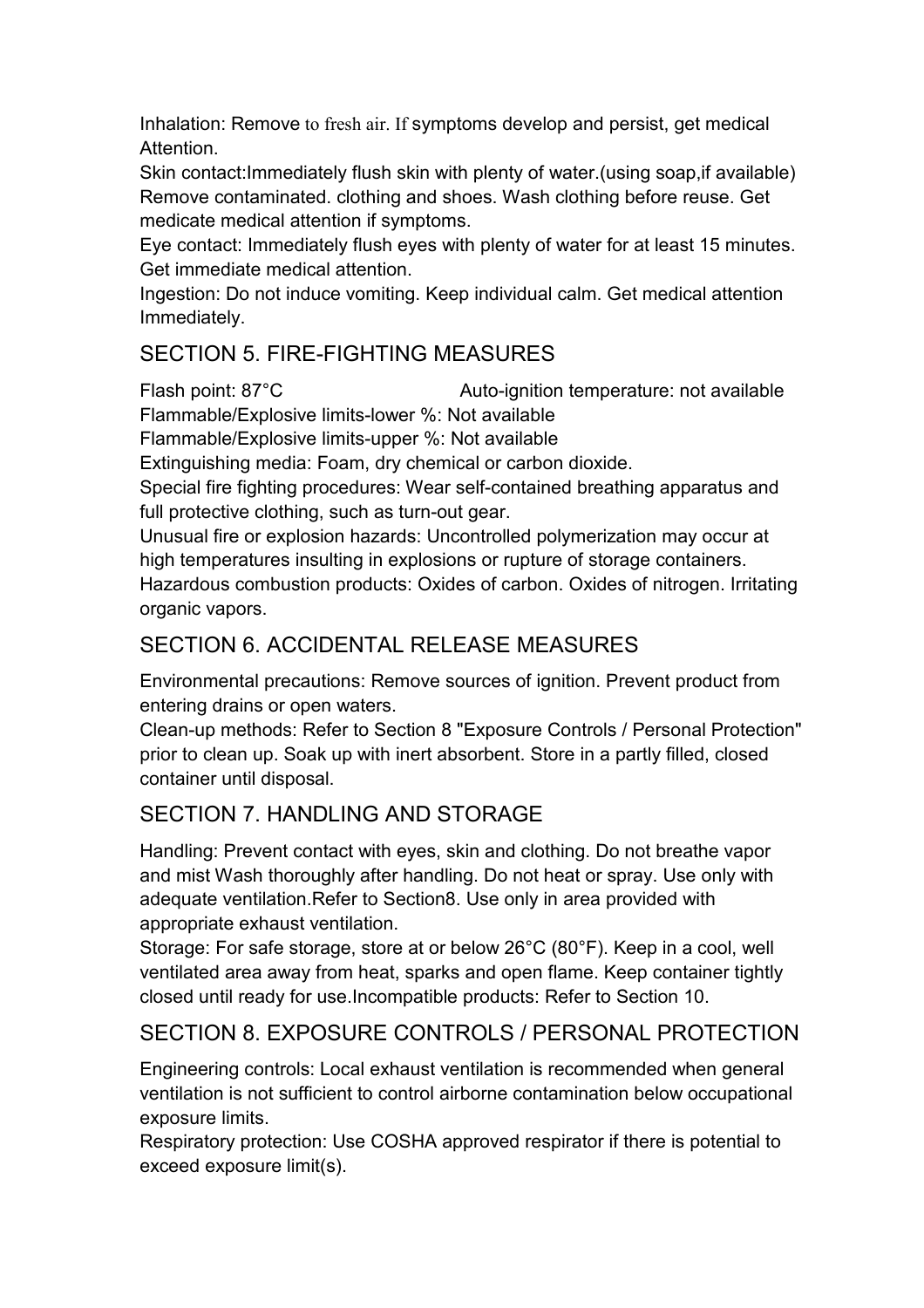If this material is handled at elevated temperatures or under mist forming conditions, without engineering controls, a COSHA approved respirator must be used.

Skin protection: Use impermeable gloves and protective clothing as necessary to prevent skin contact.

Neoprene gloves.Eye/face protection: Safety goggles or safety glasses with side shields. In a splash hazard environment, chemical goggles should be used in combination with a full face shield.

## SECTION 9. PHYSICAL AND CHEMICAL PROPERTIES

Physical state: Liquid Color: Transparent Odor: light Vapor pressure: Not available pH: Not applicable Boiling point/range: Greater than 93°C (200°F) Melting point/range: Not available Specific gravity: 1.10 Vapor density: Not available **Evaporation rate: Not available** Solubility in water: Slight Partition coefficient (n-octanol/water): Not available

# SECTION 10 STABILITY AND REACTIVITY

Stability: Stable under normal conditions of storage and use.

Hazardous polymerization: May occur.

Hazardous decomposition products: Oxides of carbon. Oxides of nitrogen. Dimethylamine. Irritating organic vapors.

Incompatibility: Strong acids. Strong oxidizing agents. Bases.

Conditions to avoid: Heat, flames, sparks and other sources of ignition. Do not heat above 26°C(80°C).

# SECTION 11. TOXICOLOGICAL INFORMATIO

| Hazardous               | <b>NTP</b> | <b>IARC</b> | <b>COSHA</b> |
|-------------------------|------------|-------------|--------------|
| Components              | Carcinogen | Carcinogen  | Carcinogen   |
| <b>UV</b> oligomer      | <b>NO</b>  | <b>NO</b>   | <b>NO</b>    |
| 2-Hydroxyethyl          | <b>NO</b>  | <b>NO</b>   | <b>NO</b>    |
| <b>Methacrylate</b>     |            |             |              |
| (1-Hydroxycyclohexyl)ph | <b>NO</b>  | <b>NO</b>   | <b>NO</b>    |
| enylmethanone           |            |             |              |
| Photoinitiator819       | NΟ         | NΟ          | NΟ           |

### Carcinogen Status

## Literature Referenced Target Organ & Other Health Effects

| Hazardous components                 | Health Effects/Target Organs |  |
|--------------------------------------|------------------------------|--|
| UV oligomer                          | No Records                   |  |
| 2-Hydroxyethyl Methacrylate          | No Records                   |  |
| (1-Hydroxycyclohexyl)phenylmethanone | No Records                   |  |
| <b>Photoinitiator819</b>             | No Records                   |  |

# SECTION 12. ECOLOGICAL INFORMATION